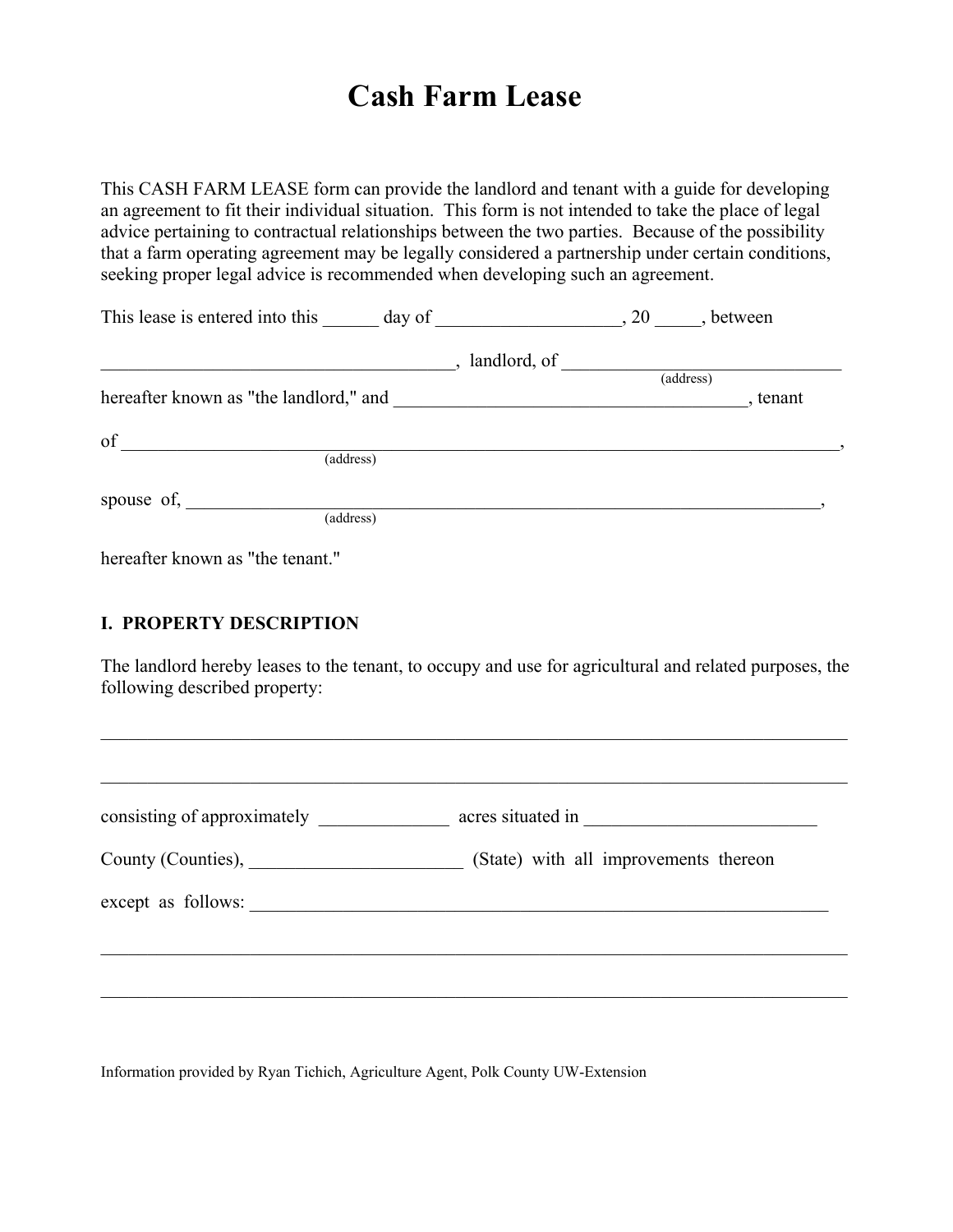# **II. GENERAL TERMS OF LEASE**

A. Time period covered. The provisions of this agreement shall be in effect for year(s), commencing on the  $\frac{day \text{ of}}{x}$  and  $\frac{day}{x}$  and  $\frac{dy}{x}$ . This lease shall continue in effect from year to year thereafter unless written notice of termination is given by either party to the other at least days prior to expiration of this lease or the end of any year of continuation.

B. Review of lease. A written request is required for a general review of the least or for consideration of proposed changes by either party, at least days prior to the final date for giving notice to terminate the lease as specified in IIA.

C. Amendments and alterations. Amendments and alterations to this lease shall be in writing and shall be signed by both the landlord and tenant.

D. No partnership intended. It is particularly understood and agreed that this lease shall not be deemed to be nor Intended to give rise to a partnership relation.

E. Transfer of property. If the landlord shall sell or otherwise transfer title to the farm, he will do so subject to the provisions of this lease.

F. Right of entry. The landlord reserves the right for himself, his agents, his employees, or his assigns to enter the farm at any reasonable time to: a) consult with the tenant; b) make repairs, improvements, and inspections; and c) (after notice of termination of the lease is given) do plowing, seeding, fertilizing, and any other customary seasonal work, none of which is to interfere with the tenant in carrying out regular farm operations.

G. No right to sublease. The landlord does not convey to the tenant the right to lease or sublease any part of the farm or to assign the lease to any person or persons whomsoever.

H. Binding on heirs. The provisions of this lease shall be binding upon the heirs, executors, administrators, and successors of both landlord and tenant in like manner as upon the original parties, except as provided by mutual written agreement.

 $\_$  , and the contribution of the contribution of the contribution of the contribution of  $\mathcal{L}_\text{max}$ 

 $\_$  , and the contribution of the contribution of the contribution of the contribution of  $\mathcal{L}_\text{max}$ 

 $\mathcal{L}_\mathcal{L} = \{ \mathcal{L}_\mathcal{L} = \{ \mathcal{L}_\mathcal{L} = \{ \mathcal{L}_\mathcal{L} = \{ \mathcal{L}_\mathcal{L} = \{ \mathcal{L}_\mathcal{L} = \{ \mathcal{L}_\mathcal{L} = \{ \mathcal{L}_\mathcal{L} = \{ \mathcal{L}_\mathcal{L} = \{ \mathcal{L}_\mathcal{L} = \{ \mathcal{L}_\mathcal{L} = \{ \mathcal{L}_\mathcal{L} = \{ \mathcal{L}_\mathcal{L} = \{ \mathcal{L}_\mathcal{L} = \{ \mathcal{L}_\mathcal{$ 

I. Additional provisions.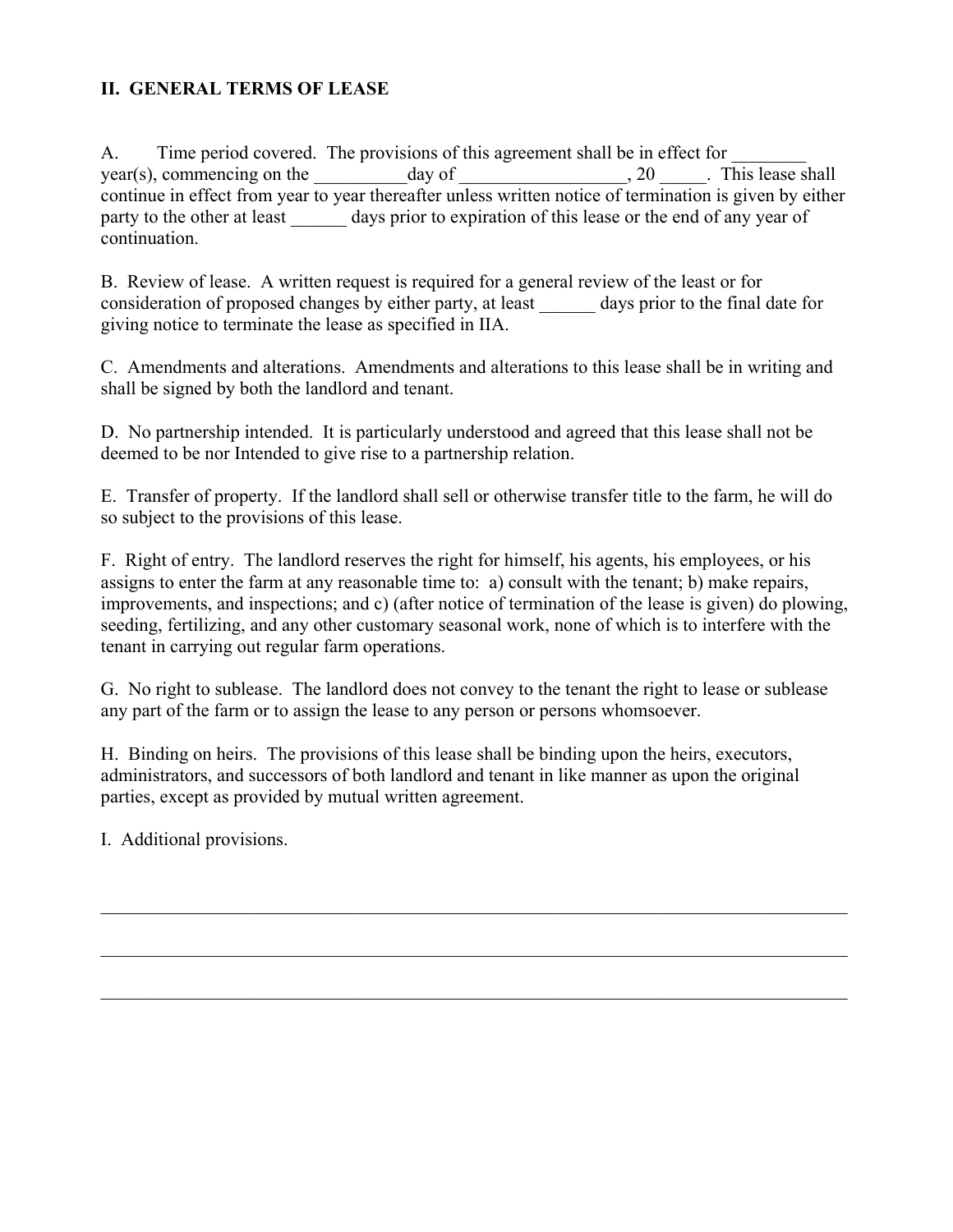## **III. LAND USE**

A. General provisions. The land described in Section I will be used in approximately the following manner. If it is impracticable in any year to follow such a land use plan, appropriate adjustments will be made by mutual agreement between the parties.

1. Cropland

| a) Row crops         | Acres |
|----------------------|-------|
| b) Small grains      | Acres |
| c) Legumes           | Acres |
| d) Rotation pasture  | Acres |
| 2. Permanent pasture | Acres |

3. During each year that this lease is effective, sufficient legume or legume-grass shall be seeded or maintained to provide for approximately acres. Seed required for such crops shall be furnished by \_\_\_\_\_\_\_\_\_\_\_\_\_\_\_\_. If any legume, or legume-grass seedlings fail, the substitute crop or crops shall be mutually agreed upon.

4. Other:

| Acres |
|-------|
| Acres |
| Acres |
| Acres |

B. Restrictions. The maximum acres harvested as silage shall be \_\_\_\_\_\_\_\_ acres unless it is mutually decided otherwise.

1. The pasture stocking rate shall not exceed: Pasture ID

\_\_\_\_\_\_\_\_\_\_\_\_\_\_\_\_\_\_\_\_\_\_\_\_\_\_\_\_\_ \_\_\_\_\_\_\_\_\_\_\_ acres/animal unit

\_\_\_\_\_\_\_\_\_\_\_\_\_\_\_\_\_\_\_\_\_\_\_\_\_\_\_\_\_ \_\_\_\_\_\_\_\_\_\_\_ acres/animal unit

\_\_\_\_\_\_\_\_\_\_\_\_\_\_\_\_\_\_\_\_\_\_\_\_\_\_\_\_\_ \_\_\_\_\_\_\_\_\_\_\_ acres/animal unit

 $(1000$  pound mature cow is equivalent to one animal unit.)

2. No permanent pasture shall be plowed without the written consent of the Lessor.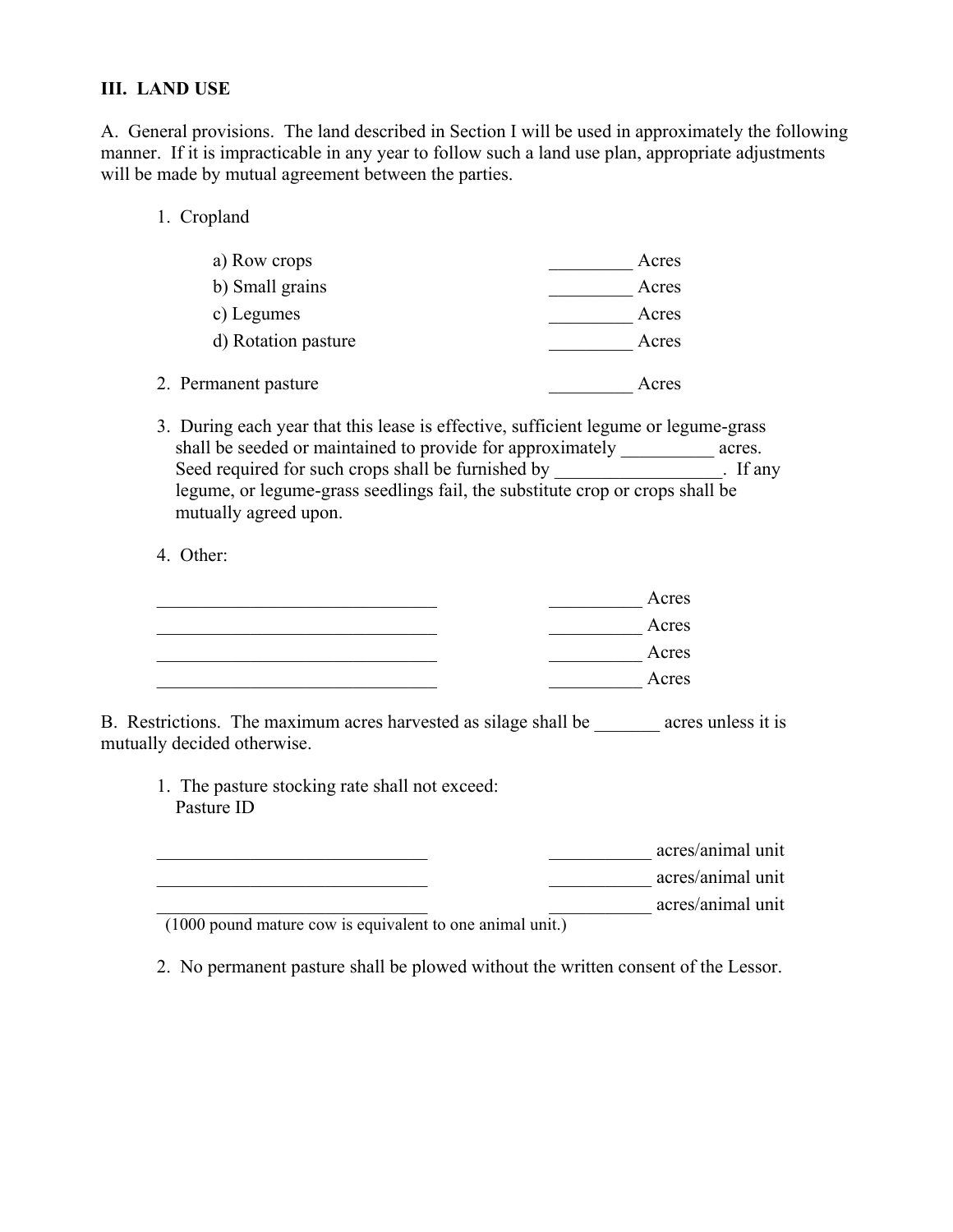3. Other restrictions are:

C. Government programs. The extent of participation in government programs will be discussed and decided on an annual basis. The course of action agreed upon shall be placed in writing and be signed by both parties. A copy of the course of action so agreed upon shall be made available to each party.

 $\mathcal{L}_\mathcal{L} = \mathcal{L}_\mathcal{L} = \mathcal{L}_\mathcal{L} = \mathcal{L}_\mathcal{L} = \mathcal{L}_\mathcal{L} = \mathcal{L}_\mathcal{L} = \mathcal{L}_\mathcal{L} = \mathcal{L}_\mathcal{L} = \mathcal{L}_\mathcal{L} = \mathcal{L}_\mathcal{L} = \mathcal{L}_\mathcal{L} = \mathcal{L}_\mathcal{L} = \mathcal{L}_\mathcal{L} = \mathcal{L}_\mathcal{L} = \mathcal{L}_\mathcal{L} = \mathcal{L}_\mathcal{L} = \mathcal{L}_\mathcal{L}$  $\mathcal{L}_\text{max} = \mathcal{L}_\text{max} = \mathcal{L}_\text{max} = \mathcal{L}_\text{max} = \mathcal{L}_\text{max} = \mathcal{L}_\text{max} = \mathcal{L}_\text{max} = \mathcal{L}_\text{max} = \mathcal{L}_\text{max} = \mathcal{L}_\text{max} = \mathcal{L}_\text{max} = \mathcal{L}_\text{max} = \mathcal{L}_\text{max} = \mathcal{L}_\text{max} = \mathcal{L}_\text{max} = \mathcal{L}_\text{max} = \mathcal{L}_\text{max} = \mathcal{L}_\text{max} = \mathcal{$  $\mathcal{L}_\mathcal{L} = \mathcal{L}_\mathcal{L} = \mathcal{L}_\mathcal{L} = \mathcal{L}_\mathcal{L} = \mathcal{L}_\mathcal{L} = \mathcal{L}_\mathcal{L} = \mathcal{L}_\mathcal{L} = \mathcal{L}_\mathcal{L} = \mathcal{L}_\mathcal{L} = \mathcal{L}_\mathcal{L} = \mathcal{L}_\mathcal{L} = \mathcal{L}_\mathcal{L} = \mathcal{L}_\mathcal{L} = \mathcal{L}_\mathcal{L} = \mathcal{L}_\mathcal{L} = \mathcal{L}_\mathcal{L} = \mathcal{L}_\mathcal{L}$ 

#### **IV. AMOUNT AND PAYMENT OF RENT**

A. Cash rental rates. The tenant agrees to pay as cash rent the amount as calculated below for each kind of land; or, one total may be entered for ENTIRE FARM UNIT.

|                          | Amount of Cash Rent |               |        |
|--------------------------|---------------------|---------------|--------|
| Kind of Land or          |                     | Rate/         |        |
| Improvements             | Acres               | Acre          | Amount |
| Row Crops                |                     | \$            | \$     |
| <b>Small Grains</b>      |                     | \$            | \$     |
| Legumes                  |                     | \$            | \$     |
| <b>Permanent Pasture</b> |                     | \$            | \$     |
| Timber                   |                     | \$            | \$     |
| Waste                    |                     | \$            | \$     |
| Farm buildings           | <b>XXXXXX</b>       | XXXXXX        | \$     |
| Dwelling                 | <b>XXXXXX</b>       | <b>XXXXXX</b> | \$     |
| Other                    |                     |               | \$     |
| <b>ENTIRE FARM UNIT</b>  |                     |               |        |

B. Rental payment. The annual cash rent shall be paid as follows:

| $\mathcal{S}$ | on or before | day of | (month), |
|---------------|--------------|--------|----------|
| $\mathbb{S}$  | on or before | day of | (month), |
| $\mathcal{S}$ | on or before | day of | (month), |
| <sup>\$</sup> | on or before | day of | (month), |

If rent is not paid when due, the tenant agrees to pay interest on the amount of unpaid rent at the rate of \_\_\_\_\_\_\_\_ percent per annum from the due date until paid.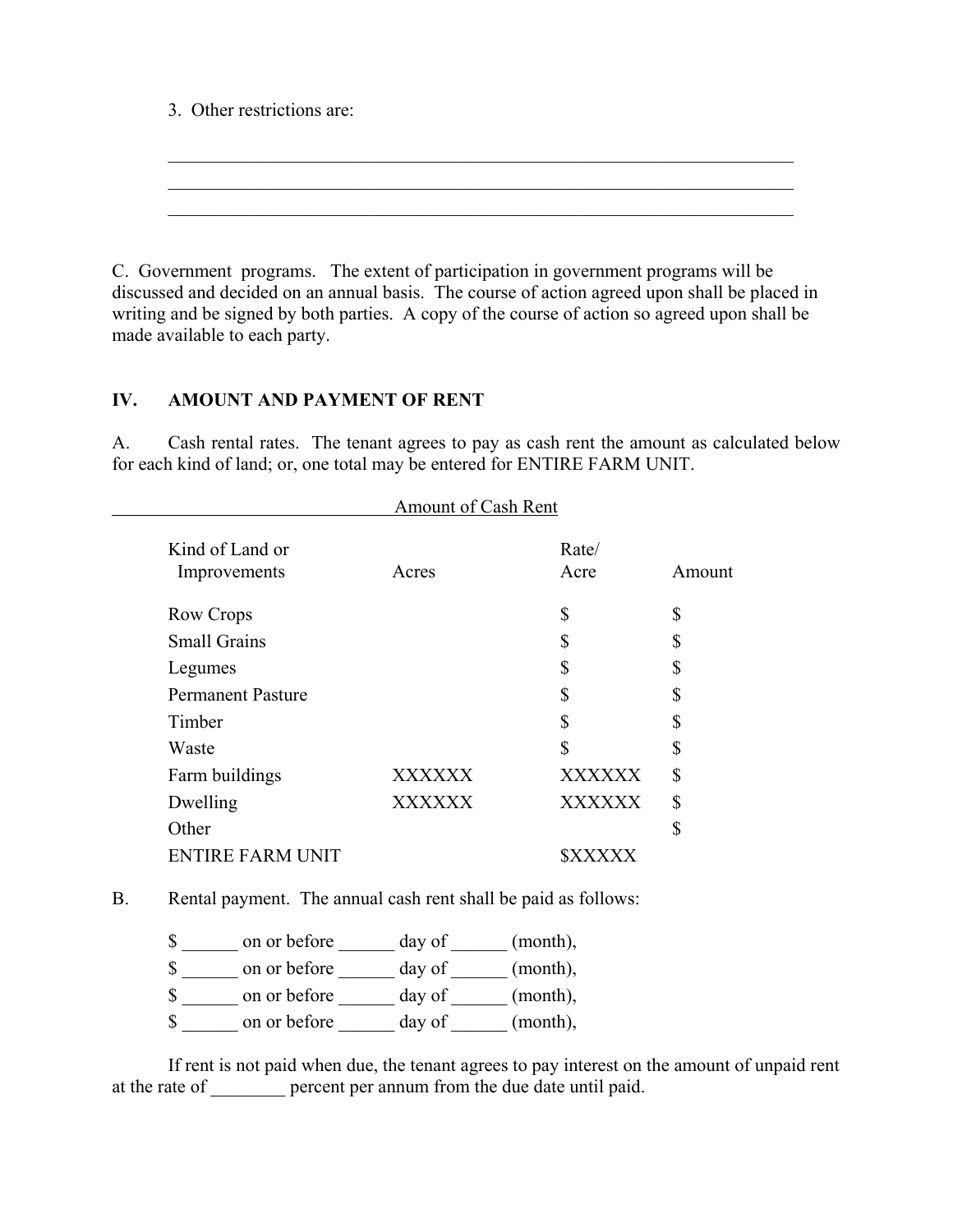C. Rental adjustment - Additional agreements in regard to rental payment:

# D. Reimbursement for Unexhausted Applications of Fertilizer

 At the termination of this lease, the Lessor agrees to compensate the Lessee for (Check One - None G,  $1/3$  G,  $1/2$  G,  $2/3$  G, Other, specify  $\qquad \qquad$ ) of the Lessee's cost of commercial fertilizer applied the last year of the lease, except for nitrogen applied alone or fertilizer applied in the row for cultivated crops.

 $\mathcal{L}_\mathcal{L} = \mathcal{L}_\mathcal{L} = \mathcal{L}_\mathcal{L} = \mathcal{L}_\mathcal{L} = \mathcal{L}_\mathcal{L} = \mathcal{L}_\mathcal{L} = \mathcal{L}_\mathcal{L} = \mathcal{L}_\mathcal{L} = \mathcal{L}_\mathcal{L} = \mathcal{L}_\mathcal{L} = \mathcal{L}_\mathcal{L} = \mathcal{L}_\mathcal{L} = \mathcal{L}_\mathcal{L} = \mathcal{L}_\mathcal{L} = \mathcal{L}_\mathcal{L} = \mathcal{L}_\mathcal{L} = \mathcal{L}_\mathcal{L}$ 

 $\mathcal{L}_\text{max} = \frac{1}{2} \sum_{i=1}^n \mathcal{L}_\text{max}(\mathbf{z}_i - \mathbf{z}_i)$ 

# **V. OPERATION AND MAINTENANCE OF FARM**

In order to operate this farm efficiently and to maintain it in a high state of productivity, the parties agree as follows:

- A. The tenant agrees:
	- 1. General maintenance. To provide the unskilled labor necessary to maintain the farm and its improvements during his tenancy in as good condition as it was at the beginning. Normal wear and depreciation and damage from causes beyond the tenant's control are excepted.
	- 2. Land use. Not to: a) plow permanent pasture or meadowland, b) cut live trees for sale or personal uses, or c) pasture new seedlings of legumes and grasses in the year they are seeded without consent of the landlord.
	- 3. Insurance. Not to house automobiles, motor trucks, or tractors in barns, or otherwise violate restrictions in the landlord's insurance policies without written consent from the landlord. Restrictions to be observed are as follows:

 $\mathcal{L}_\mathcal{L} = \mathcal{L}_\mathcal{L} = \mathcal{L}_\mathcal{L} = \mathcal{L}_\mathcal{L} = \mathcal{L}_\mathcal{L} = \mathcal{L}_\mathcal{L} = \mathcal{L}_\mathcal{L} = \mathcal{L}_\mathcal{L} = \mathcal{L}_\mathcal{L} = \mathcal{L}_\mathcal{L} = \mathcal{L}_\mathcal{L} = \mathcal{L}_\mathcal{L} = \mathcal{L}_\mathcal{L} = \mathcal{L}_\mathcal{L} = \mathcal{L}_\mathcal{L} = \mathcal{L}_\mathcal{L} = \mathcal{L}_\mathcal{L}$  $\mathcal{L}_\mathcal{L} = \mathcal{L}_\mathcal{L} = \mathcal{L}_\mathcal{L} = \mathcal{L}_\mathcal{L} = \mathcal{L}_\mathcal{L} = \mathcal{L}_\mathcal{L} = \mathcal{L}_\mathcal{L} = \mathcal{L}_\mathcal{L} = \mathcal{L}_\mathcal{L} = \mathcal{L}_\mathcal{L} = \mathcal{L}_\mathcal{L} = \mathcal{L}_\mathcal{L} = \mathcal{L}_\mathcal{L} = \mathcal{L}_\mathcal{L} = \mathcal{L}_\mathcal{L} = \mathcal{L}_\mathcal{L} = \mathcal{L}_\mathcal{L}$  $\mathcal{L}_\text{max} = \frac{1}{2} \sum_{i=1}^n \mathcal{L}_\text{max}(\mathbf{z}_i - \mathbf{z}_i)$ 

 $\mathcal{L}_\text{max} = \frac{1}{2} \sum_{i=1}^n \mathcal{L}_\text{max}(\mathbf{z}_i - \mathbf{z}_i)$  $\mathcal{L}_\text{max} = \frac{1}{2} \sum_{i=1}^n \mathcal{L}_\text{max}(\mathbf{z}_i - \mathbf{z}_i)$  $\mathcal{L}_\mathcal{L} = \mathcal{L}_\mathcal{L} = \mathcal{L}_\mathcal{L} = \mathcal{L}_\mathcal{L} = \mathcal{L}_\mathcal{L} = \mathcal{L}_\mathcal{L} = \mathcal{L}_\mathcal{L} = \mathcal{L}_\mathcal{L} = \mathcal{L}_\mathcal{L} = \mathcal{L}_\mathcal{L} = \mathcal{L}_\mathcal{L} = \mathcal{L}_\mathcal{L} = \mathcal{L}_\mathcal{L} = \mathcal{L}_\mathcal{L} = \mathcal{L}_\mathcal{L} = \mathcal{L}_\mathcal{L} = \mathcal{L}_\mathcal{L}$ 

4. Noxious weeds. To use diligence to prevent noxious weeds from going to seed on the farm. Treatment of the noxious weed infestation and cost thereof shall be handled as follows: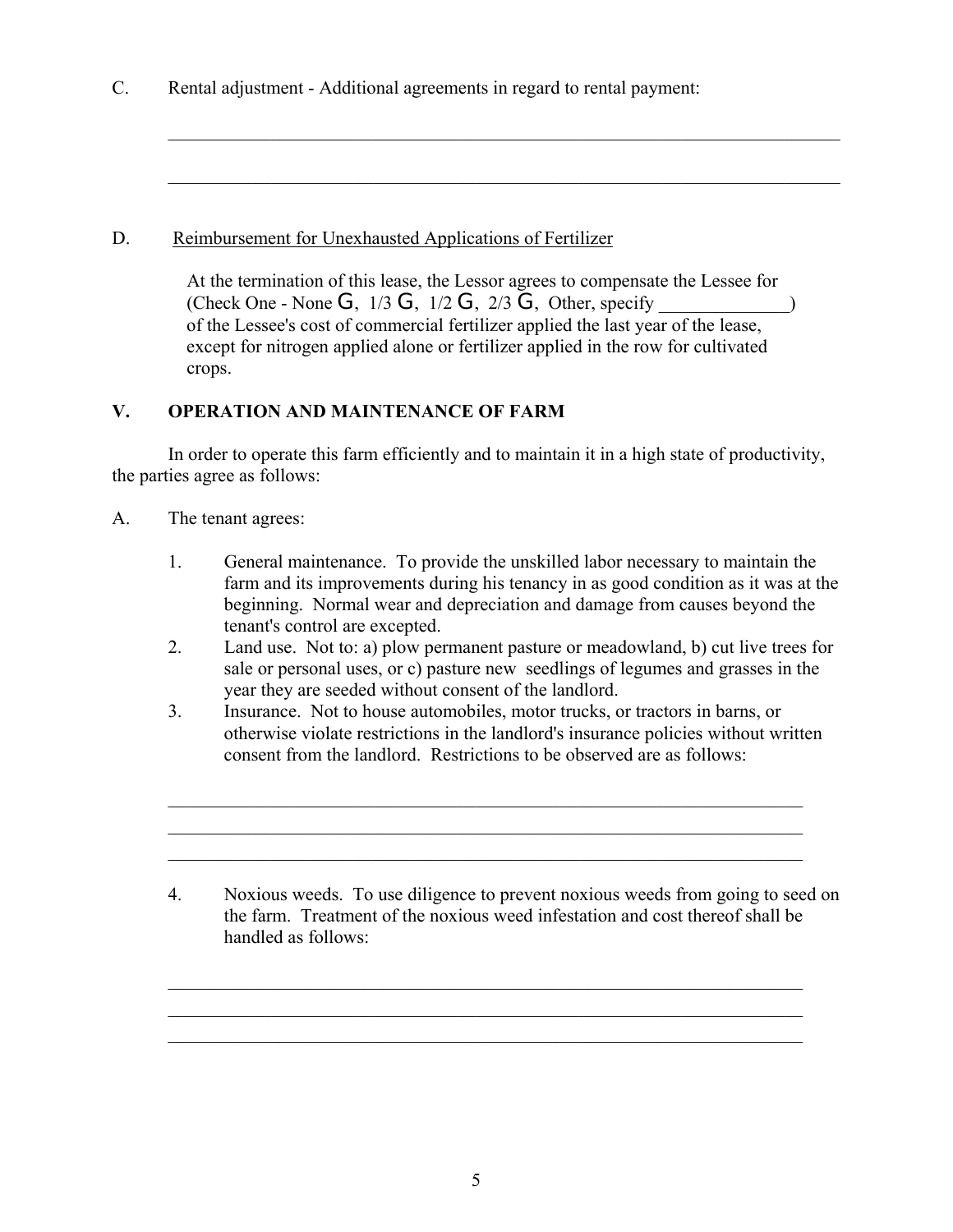- 5. Addition of improvements Not to: a) erect or permit to be erected on the farm any nonremovable structure or building, b) incur any expense to the landlord for such purposes, or c) add electrical wiring, plumbing or heating to any building without written consent of the landlord.
- 6. Conservation. Control soil erosion as completely as practicable; keep in good repair all terraces, open ditches, inlets and outlets of tile drains; preserve all established watercourses or ditches including grassed waterways; and refrain from any operation or practice that will injure such structures.
- 7. Damages. When he leaves the farm, to pay the landlord reasonable compensation for any damages to the farm for which he, the tenant, is responsible. Any decrease in value due to ordinary wear and depreciation or damages outside the control of the tenant are excepted.
- 8. Costs of operation. To pay all costs of operation except those specifically referred to in Sections V-A-4 and V-B.
- 9. Repairs. Not to buy materials for maintenance and repairs in an amount in excess of \$ within a single year without written consent of the landlord.
- B. The landlord agrees:
	- 1. Loss replacement. To replace or repair as promptly as possible the dwelling or any other building regularly used by the tenant that may be destroyed or damaged by fire, flood, or other cause beyond the control of the tenant or to make rental adjustments in lieu of replacements.
	- 2. Materials for repairs. To furnish all material needed for normal maintenance and repairs.
	- 3. Skilled labor. To furnish any skilled labor for tasks which the tenant himself is unable to make satisfactorily. Additional agreements regarding materials and labor are:

 $\mathcal{L}_\text{max} = \frac{1}{2} \sum_{i=1}^{n} \frac{1}{2} \sum_{i=1}^{n} \frac{1}{2} \sum_{i=1}^{n} \frac{1}{2} \sum_{i=1}^{n} \frac{1}{2} \sum_{i=1}^{n} \frac{1}{2} \sum_{i=1}^{n} \frac{1}{2} \sum_{i=1}^{n} \frac{1}{2} \sum_{i=1}^{n} \frac{1}{2} \sum_{i=1}^{n} \frac{1}{2} \sum_{i=1}^{n} \frac{1}{2} \sum_{i=1}^{n} \frac{1}{2} \sum_{i=1}^{n} \frac{1$  $\mathcal{L}_\text{max} = \frac{1}{2} \sum_{i=1}^{n} \frac{1}{2} \sum_{i=1}^{n} \frac{1}{2} \sum_{i=1}^{n} \frac{1}{2} \sum_{i=1}^{n} \frac{1}{2} \sum_{i=1}^{n} \frac{1}{2} \sum_{i=1}^{n} \frac{1}{2} \sum_{i=1}^{n} \frac{1}{2} \sum_{i=1}^{n} \frac{1}{2} \sum_{i=1}^{n} \frac{1}{2} \sum_{i=1}^{n} \frac{1}{2} \sum_{i=1}^{n} \frac{1}{2} \sum_{i=1}^{n} \frac{1$  $\mathcal{L}_\text{max} = \frac{1}{2} \sum_{i=1}^{n} \frac{1}{2} \sum_{i=1}^{n} \frac{1}{2} \sum_{i=1}^{n} \frac{1}{2} \sum_{i=1}^{n} \frac{1}{2} \sum_{i=1}^{n} \frac{1}{2} \sum_{i=1}^{n} \frac{1}{2} \sum_{i=1}^{n} \frac{1}{2} \sum_{i=1}^{n} \frac{1}{2} \sum_{i=1}^{n} \frac{1}{2} \sum_{i=1}^{n} \frac{1}{2} \sum_{i=1}^{n} \frac{1}{2} \sum_{i=1}^{n} \frac{1$ 

 <sup>4.</sup> Reimbursement. To pay for materials purchased by the tenant for purposes of repair and maintenance in an amount not to exceed \$ in any one year, except as otherwise agreed upon. Reimbursement shall be made within days after the tenant submits the bill.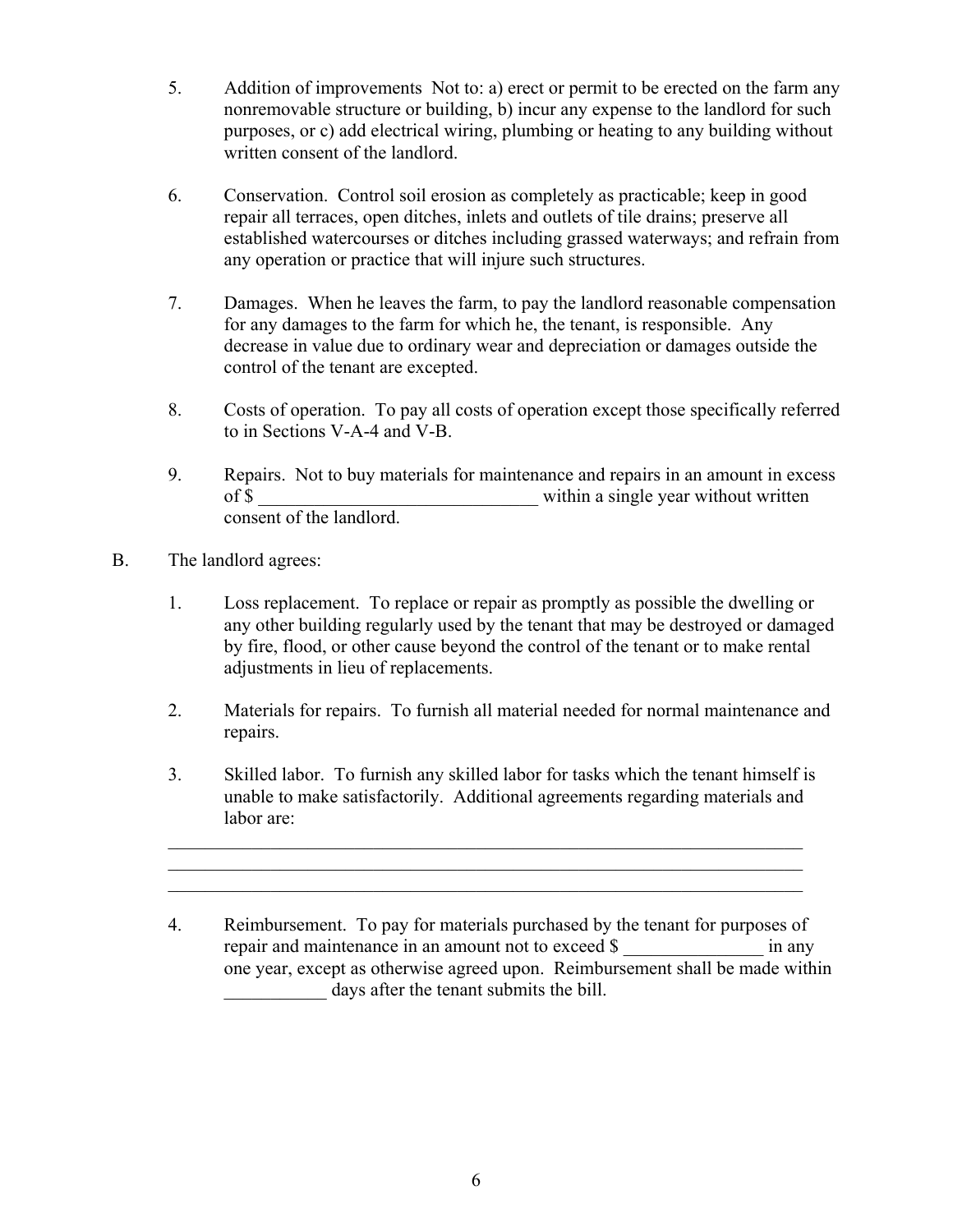- 5. Removable improvements. Let the tenant make minor improvements of a temporary or removable nature, which do not mar the condition or appearance of the farm, at the tenant's expense. He further agrees to let the tenant remove such improvements even through they are legally fixtures at any time this lease is in effect or within days thereafter, provided the tenant leaves in good condition that part of the farm from which such improvements are removed. The tenant shall have no right to compensation for improvements that are not removed except as mutually agreed.
- 6. Compensation for crop expenses. To reimburse the tenant at the termination of this lease for field work done and for other crop costs incurred for crops to be harvested during the following year. Unless otherwise agreed, current custom rates for operations involved will be used as a basis of settlement.

## C. Both agree:

- 1. Not to obligate other party. Neither party hereto shall pledge the credit of the other party hereto for any purpose whatsoever without the consent of the other party. Neither party shall be responsible for debts or liabilities incurred, or for damages caused by the other party.
- 2. Capital improvements. That costs of establishing hay or pasture seedlings, new conservation structures, improvements (except as provided in Section V-B-5), or of applying lime and other long-lived fertilizers shall be divided between landlord and tenant as set forth in the following table. The tenant will be reimbursed by the landlord either when the improvement is completed, or the tenant will be compensated for his share of the depreciated cost of his contribution when he leaves the farm based on the value of the tenant's contribution and depreciation rate shown in Table I. (Cross out the portion of the preceding sentence which does not apply).

 Rates for labor, power, and machinery contributed by the tenant shall be agreed upon before construction is started.